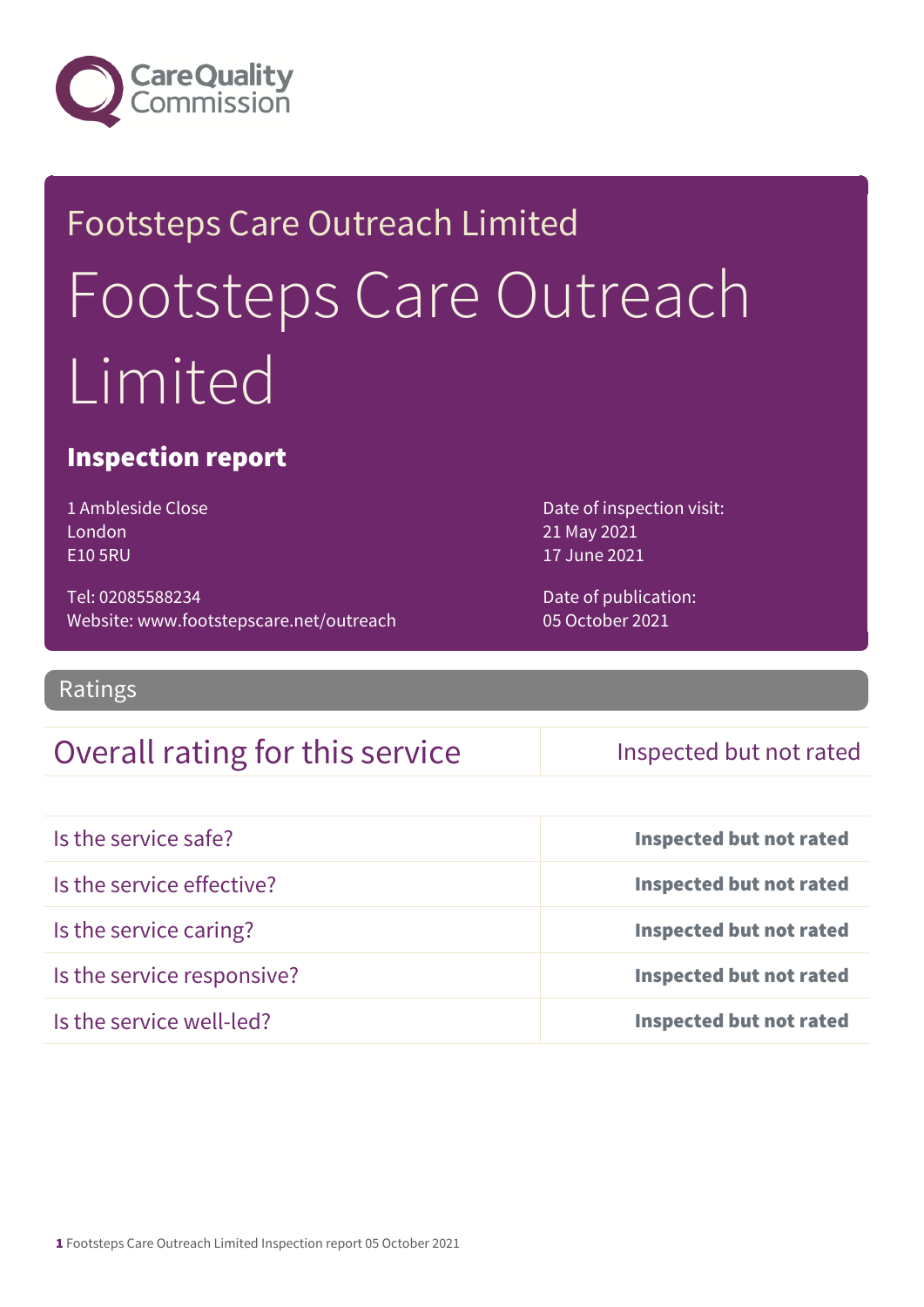### Summary of findings

### Overall summary

#### About the service

Footsteps Care Outreach Limited provides care and support to young people with learning disabilities or autism. Not everyone who used the service received personal care. CQC only inspects where people receive personal care. This is help with tasks related to personal hygiene and eating. Where they do we also consider any wider social care provided. At the time of this inspection there were two people receiving a personal care service.

#### People's experience of using this service

People were supported to have maximum choice and control of their lives and staff supported them in the least restrictive way possible and in their best interests; the policies and systems in the service supported this practice.

We expect health and social care providers to guarantee autistic people and people with a learning disability the choices, dignity, independence and good access to local communities that most people take for granted. Right support, right care, right culture is the statutory guidance which supports CQC to make assessments and judgements about services providing support to people with a learning disability and/or autistic people.

This was a targeted inspection that considered staffing levels, training, activities, nutrition and how people were supported and communicated with. Based on our inspection of these areas the service demonstrated how they were meeting the underpinning principles of Right support, right care, right culture.

Staff were given training opportunities. However, the provider did not document the dates each staff member completed each training course. We have made a recommendation about this.

People were offered a variety of nutritious food and snacks and their preferences were respected.

Staff knew the procedure to follow if they suspected somebody was being abused. People had risk management plans to keep them safe from harm. There were enough staff on duty to meet people's needs and keep them safe. People were protected from the risk of the spread of infection.

People were supported by staff who knew them well. Relatives and people were involved in making decisions about care.

Staff knew how to meet people's communication needs. People had access to a variety of activities that interested them.

The provider had a system of carrying out quality checks to identify areas of improvement. The provider understood their responsibility to report incidents and safeguarding concerns to relevant authorities.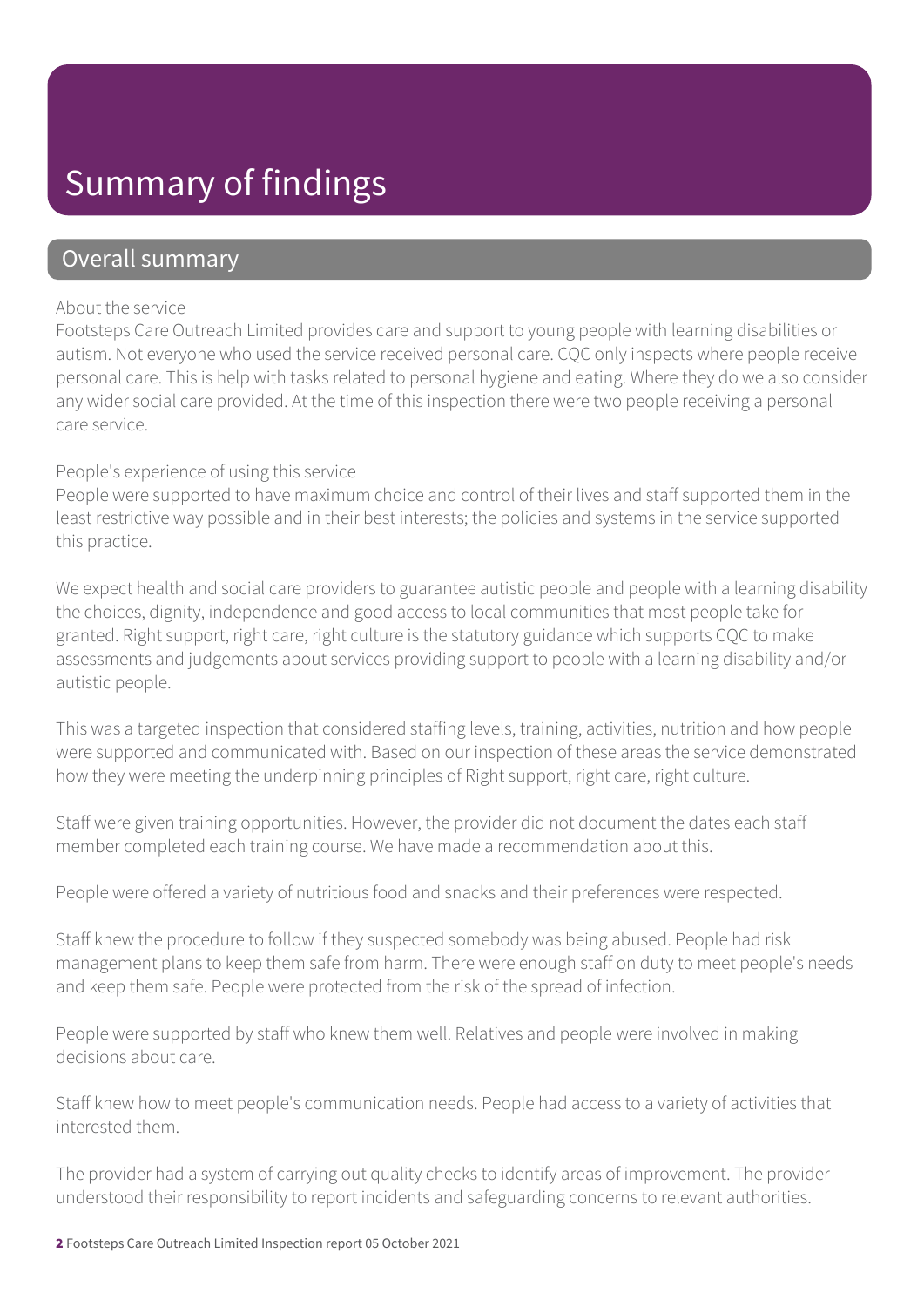For more details, please see the full report which is on the CQC website at www.cqc.org.uk

Rating at last inspection The last rating for this service was good (published 25/02/2019).

#### Why we inspected

We undertook this targeted inspection to follow up on specific concerns which we had received about the service in relation to staffing levels, training, activities, nutrition and how people were supported and communicated with. A decision was made for us to inspect and examine those risks.

CQC have introduced targeted inspections to follow up on a Warning Notice or other specific concerns. They do not look at an entire key question, only the part of the key question we are specifically concerned about. Targeted inspections do not change the rating from the previous inspection. This is because they do not assess all areas of a key question.

#### Follow up

We will continue to monitor information we receive about the service until we return to visit as per our reinspection programme. If we receive any concerning information we may inspect sooner.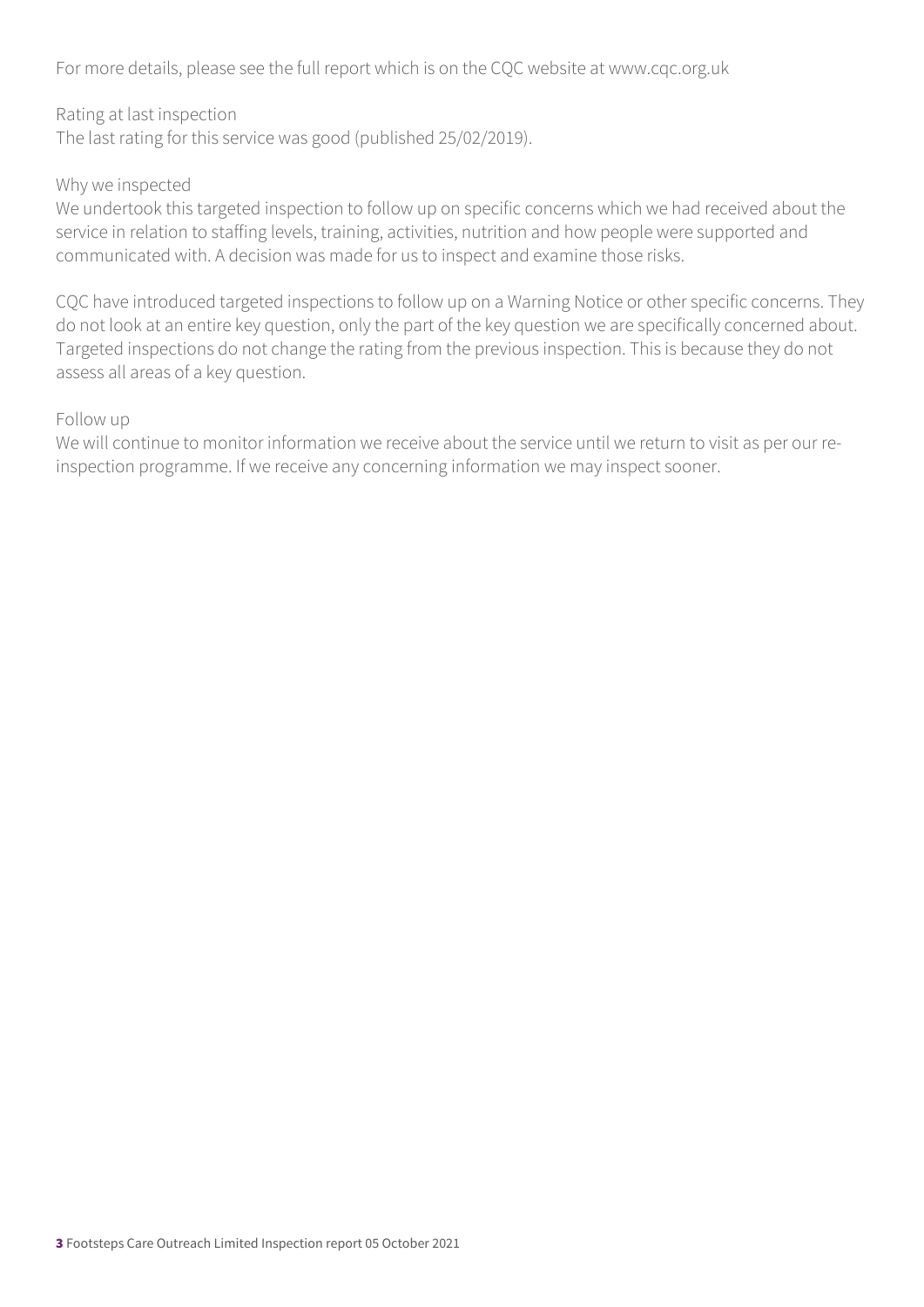### The five questions we ask about services and what we found

We always ask the following five questions of services.

| Is the service safe?<br>At our last inspection we rated this key question good. We have<br>not reviewed the rating at this inspection. This is because we<br>only looked at the parts of this key question we had specific<br>concerns about.<br>Details are in our safe findings below.             | <b>Inspected but not rated</b> |
|------------------------------------------------------------------------------------------------------------------------------------------------------------------------------------------------------------------------------------------------------------------------------------------------------|--------------------------------|
| Is the service effective?<br>At our last inspection we rated this key question good. We have<br>not reviewed the rating at this inspection. This is because we<br>only looked at the parts of this key question we had specific<br>concerns about.<br>Details are in our effective findings below.   | <b>Inspected but not rated</b> |
| Is the service caring?<br>At our last inspection we rated this key question caring. We have<br>not reviewed the rating at this inspection. This is because we<br>only looked at the parts of this key question we had specific<br>concerns about.<br>Details are in our caring findings below.       | <b>Inspected but not rated</b> |
| Is the service responsive?<br>At our last inspection we rated this key question good. We have<br>not reviewed the rating at this inspection. This is because we<br>only looked at the parts of this key question we had specific<br>concerns about.<br>Details are in our responsive findings below. | <b>Inspected but not rated</b> |
| Is the service well-led?<br>At our last inspection we rated this key question good. We have<br>not reviewed the rating at this inspection. This is because we                                                                                                                                        | <b>Inspected but not rated</b> |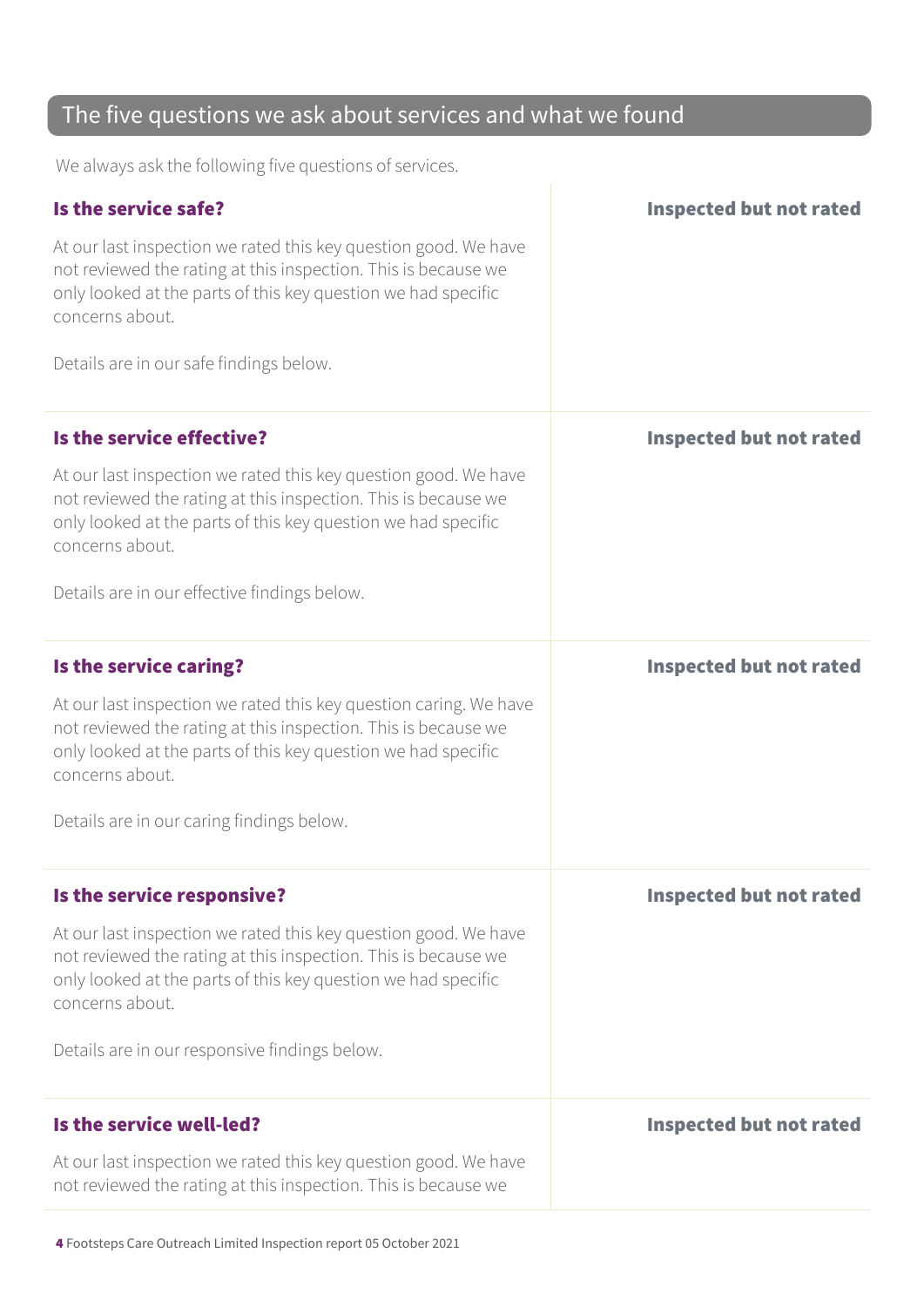only looked at the parts of this key question we had specific concerns about.

Details are in our well-Led findings below.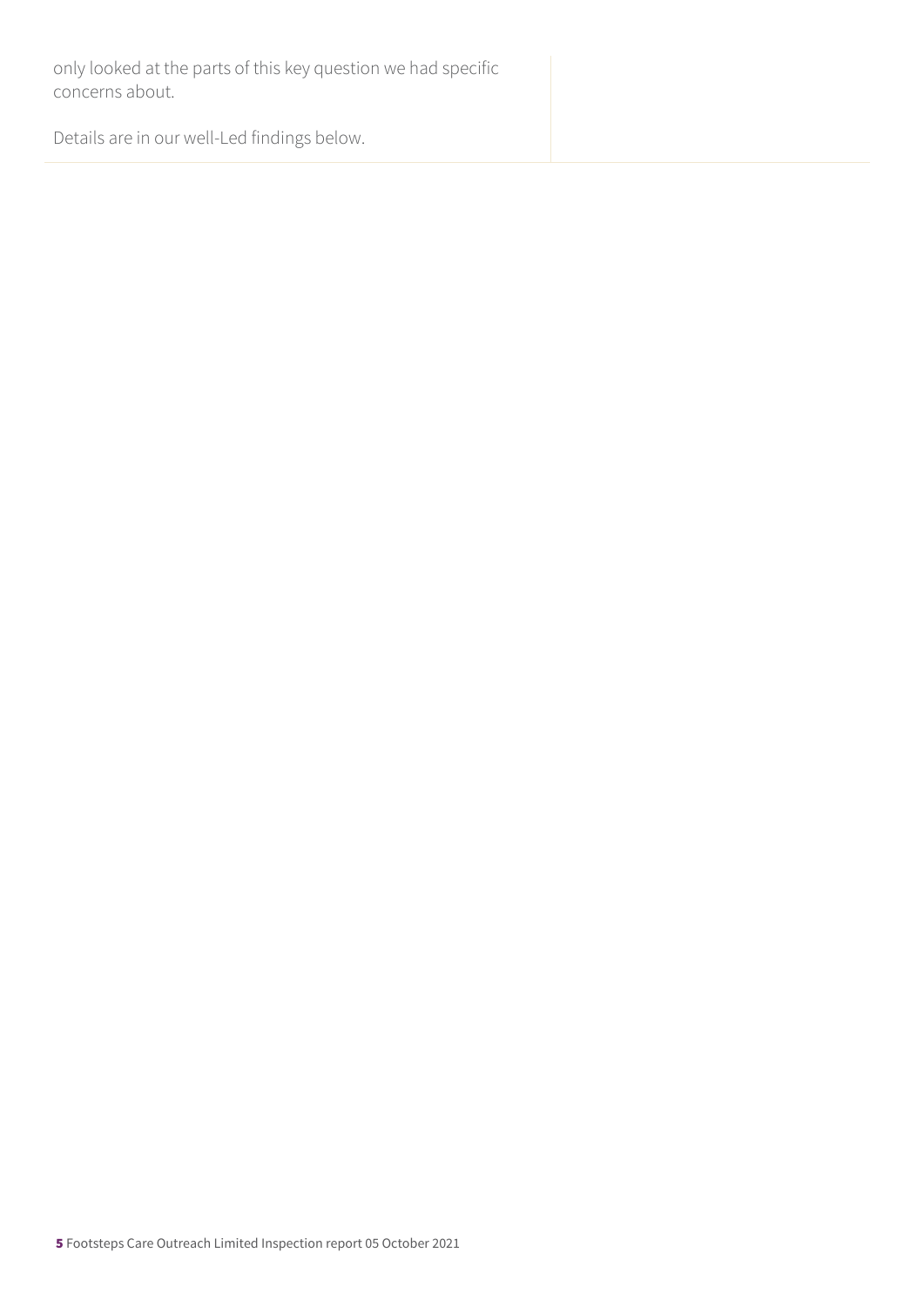

# Footsteps Care Outreach Limited

Detailed findings

## Background to this inspection

#### The inspection

This was a targeted inspection to follow up on specific concerns we had received about the service. The inspection was prompted in part due to concerns received about the general level care given to people using the service. The concerns raised were around staffing levels, training, activities, nutrition and how people were supported and communicated with.

#### Inspection team

Two inspectors visited the service and were supported by another inspector to analyse the evidence. The inspection team included an Expert by Experience. An Expert by Experience is a person who has personal experience of using or caring for someone who uses this type of care service.

#### Service and service type

This service provides care and support to people living in the community. Some may be living at home with their family. Some live in one 'supported living' setting, so that they can live as independently as possible. People's care and housing are provided under separate contractual agreements. CQC does not regulate premises used for supported living; this inspection looked at people's personal care and support.

Notice of inspection This inspection was announced.

We gave the service 18 hours' notice of the inspection. This was because we needed to be sure that the provider or registered manager would be at the office location to support the inspection. We also needed people to consent to us visiting them in the supported living location. We visited both the registered location and the supported living location on the same day during the inspection.

What we did before the inspection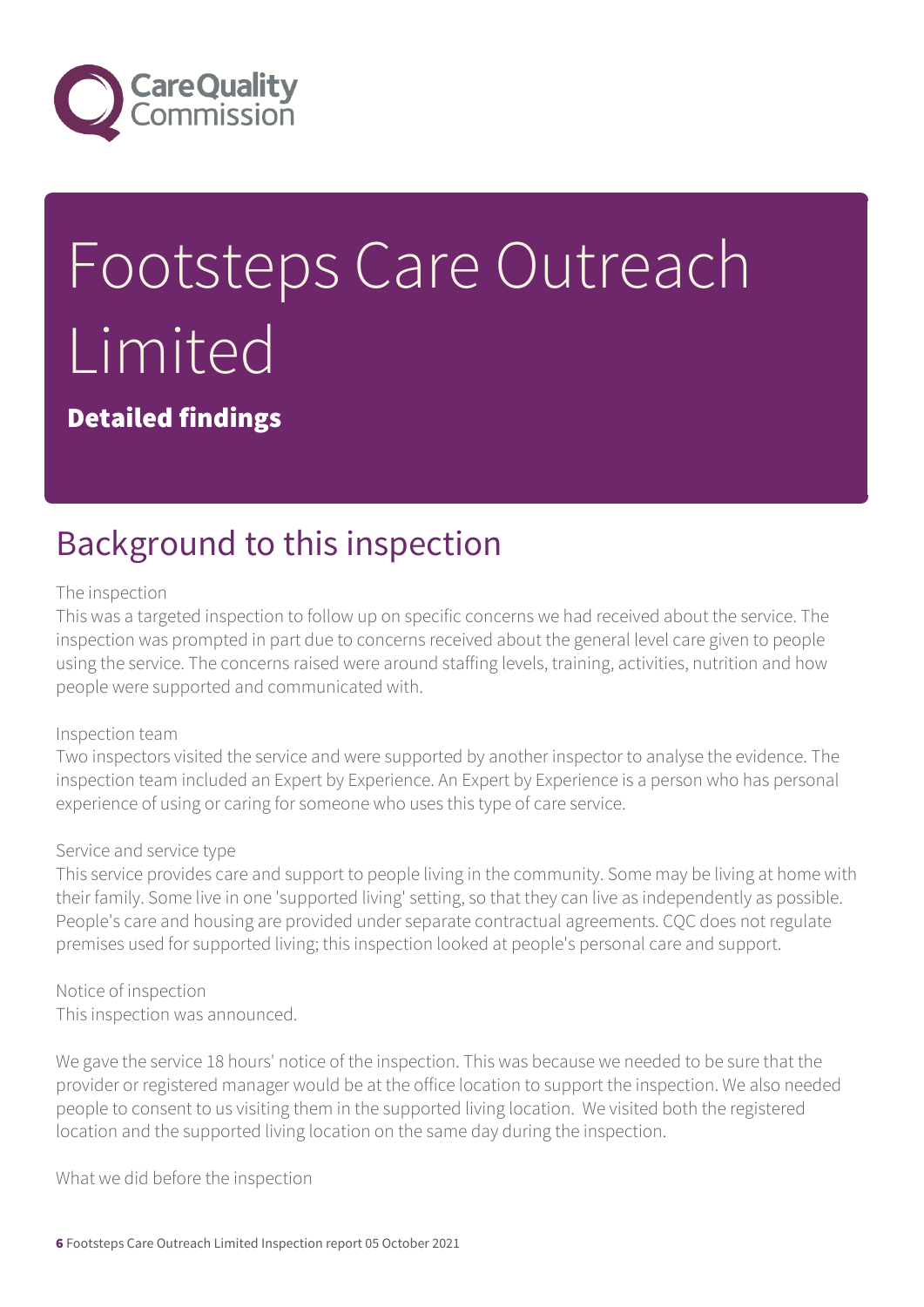We reviewed the information we had received about the service. This included details of its registration, previous inspection reports and any notifications of serious incidents the provider had sent us. We sought feedback from the local authority.

The provider was not asked to complete a provider information return prior to this inspection. This is information we require providers to send us to give some key information about the service, what the service does well and improvements they plan to make. We took this into account when we inspected the service and made the judgements in this report.

We used all of this information to plan our inspection.

#### During the inspection

We spoke with the registered manager who was also the nominated individual. The nominated individual is responsible for supervising the management of the service on behalf of the provider. We also spoke with the scheme manager, one member of care staff and a member of office staff.

We reviewed a range of records. This included two people's care records in relation to risk assessments and behaviour management. We observed care and support provided in communal areas. We spoke with one person who used the service.

#### After the inspection

We spoke with one member of care staff. The registered manager sent us documentation we requested including rotas, training records and quality assurance documentation.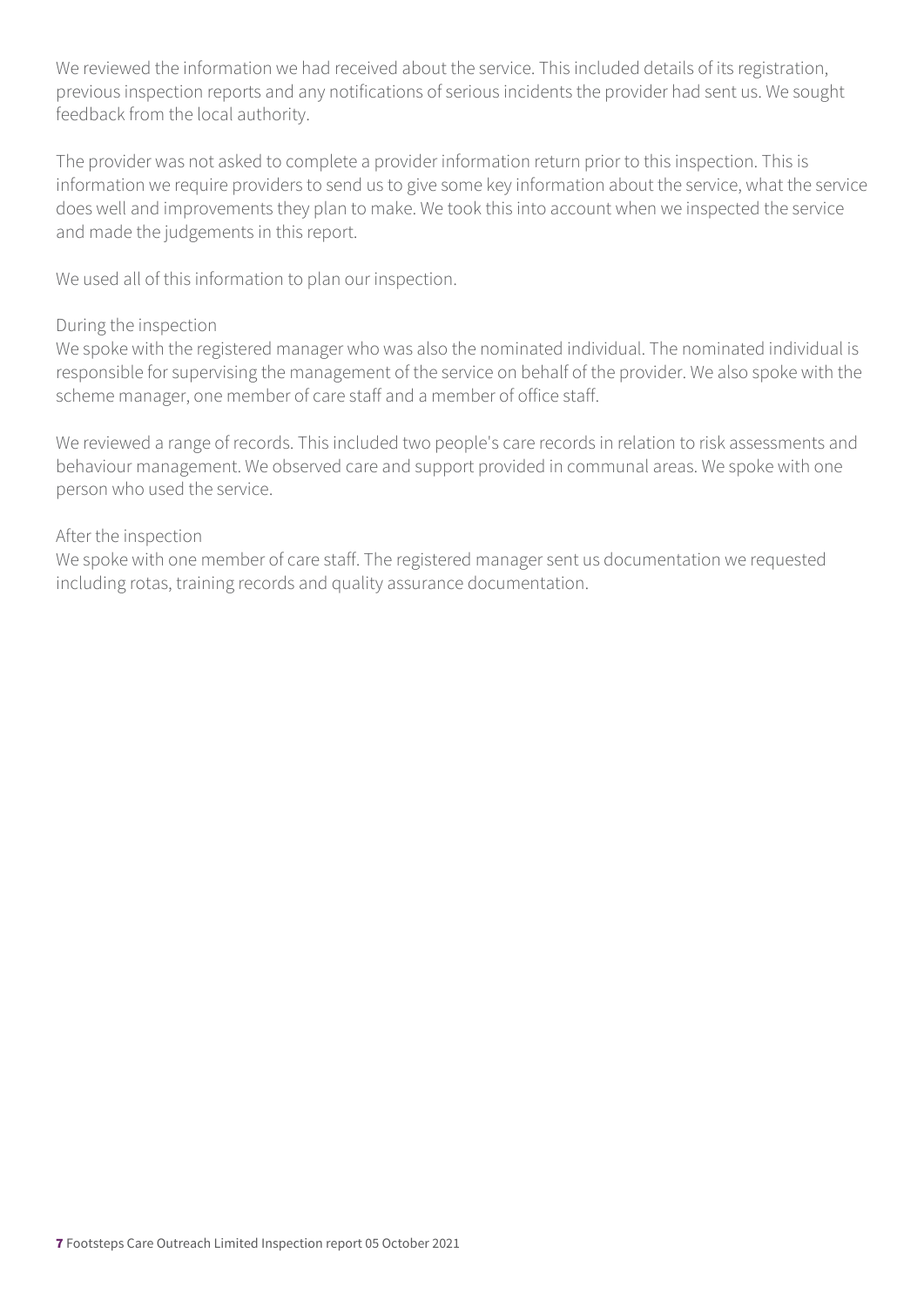### Is the service safe?

# Our findings

Safe – this means we looked for evidence that people were protected from abuse and avoidable harm.

We have not changed the rating of this key question, as we only looked at the part of the key question we have specific concerns about.

The purpose of this inspection was to check on specific concerns we had in relation to staffing levels. We also looked at safeguarding arrangements, risk assessments and infection prevention and control.

Systems and processes to safeguard people from the risk of abuse

- Relatives told us they felt their family member was safe at the service. Comments included, "I think [person] is safe because they do a good job" and
- "[Person] calls me any time, so that is another way of knowing [person] is safe because [they] can tell me."
- Staff understood the procedure to follow if they suspected somebody was being abused. One staff member told us. "I would speak to the manager. If my problem is with [them] then I would go above. We learn about that on training."

Assessing risk, safety monitoring and management

- People had risk assessments in place. These included living in a secure environment, stranger danger, understanding finances and accessing the community,
- People who had behaviours which may challenge the service had a positive behaviour plan in place. These detailed the behaviours, early signs the behaviour is happening, advice for staff about how to react and how to support the individual afterwards.
- Staff completed incident forms whenever a person displayed behaviours that may challenge the service. The provider held a debriefing session with people after an incident. The form used was pictorial and easy read.
- Staff were trained to use physical intervention using the Protecting Rights in a Caring Environment methodology (PRICE training). This methodology focuses on supporting care staff to respond positively to behaviours that may challenge services. Records showed physical intervention was only used with one person and as a last resort to keep them and other people safe.

• People were kept safe from the risks of harm they may face.

#### Staffing

- Relatives told us they thought there were enough staff on duty to meet people's needs. One relative said, "I think there is enough staff because all of the people there get one to one."
- Staff told us there had been recent issues with staff leaving so they were relying on agency more than usual. One staff member said, "The floor co-ordinator would come in early or stay later. We managed well." They also confirmed new staff had been recruited.
- The registered manager told us they occasionally used agency if short staffed but this was not a regular occurrence.
- Records confirmed there were enough staff on duty to meet people's needs.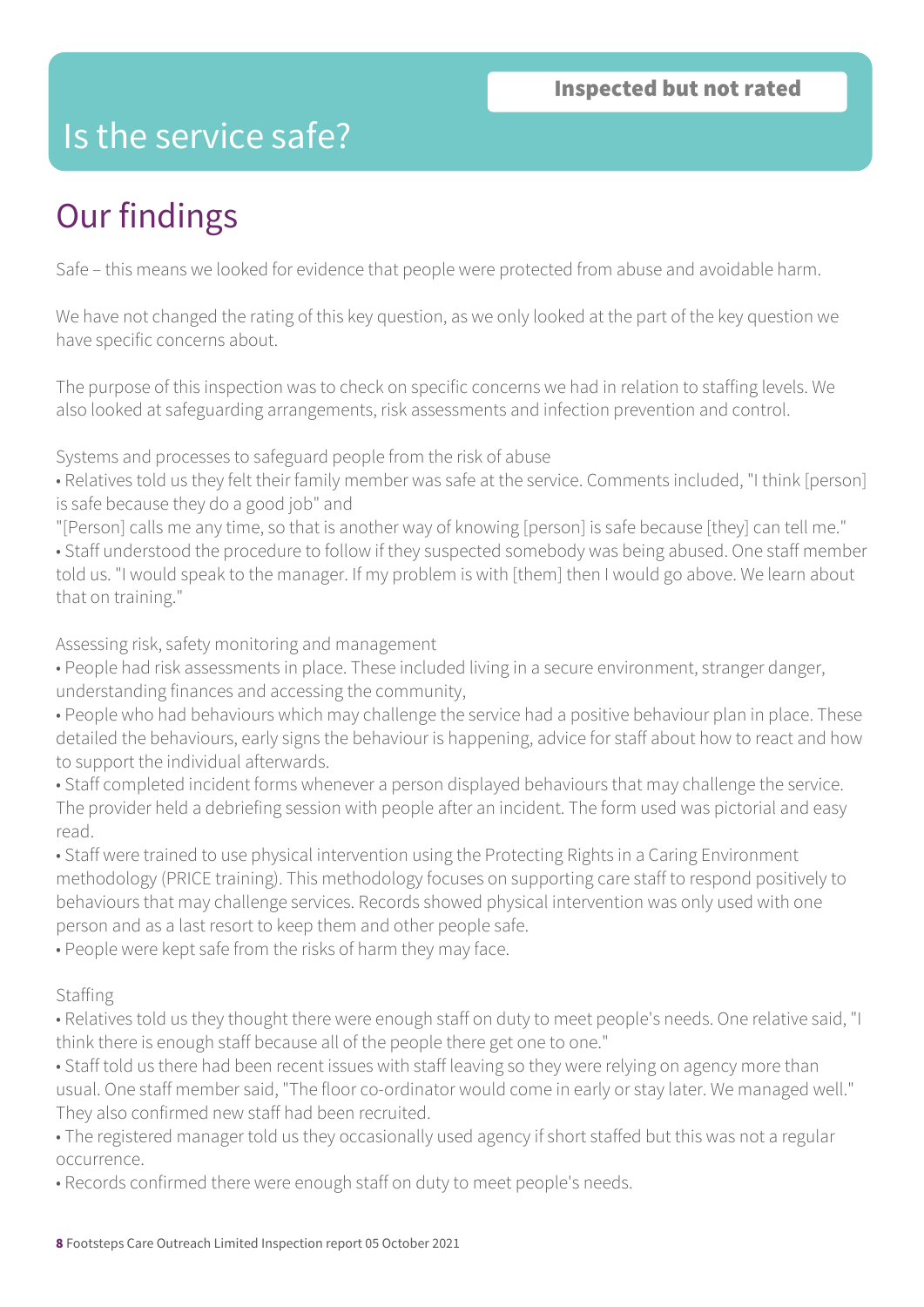Preventing and controlling infection

• Staff confirmed they were provided with adequate amounts of personal protective equipment and they had regular tests for COVID-19.

• One staff member told us one person using the service did not react well to staff wearing masks and could present with behaviour that could challenge the service. They explained for this reason, not all staff wore masks while on duty.

• Cleanliness of the environment was discussed at staff meetings. Records confirmed this.

• People were kept safe from risks associated with the spread of infection.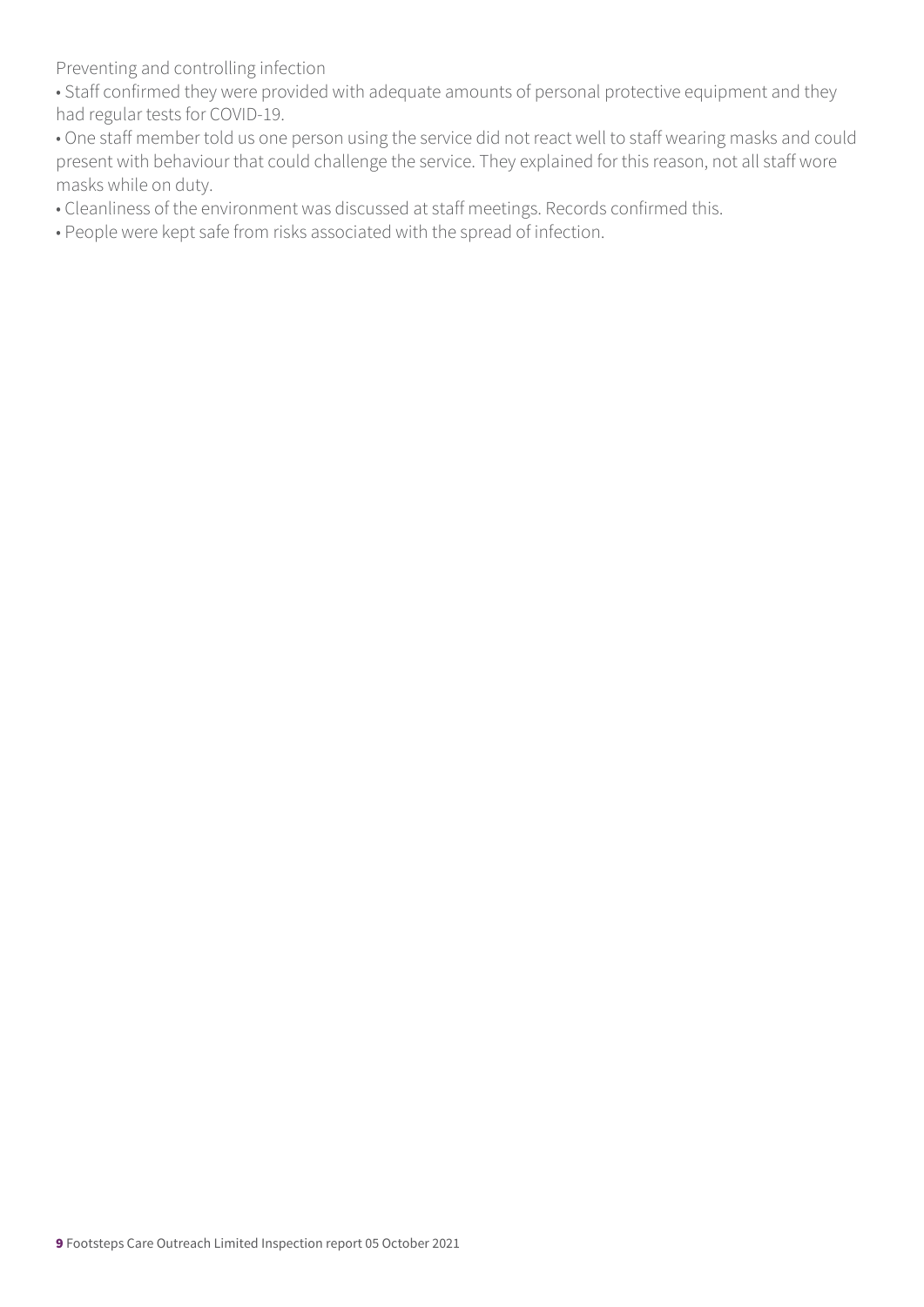### Is the service effective?

## Our findings

Effective – this means we looked for evidence that people's care, treatment and support achieved good outcomes and promoted a good quality of life, based on best available evidence.

We have not changed the rating of this key question, as we only looked at the part of the key question we have specific concerns about.

The purpose of this inspection was to check on specific concerns we had in relation to staff training and people's nutrition.

Staff support: induction, training, skills and experience

- Relatives thought staff had the skills needed to provide people with care. One relative said, "Staff are very good at supporting [person] with [their] learning disability."
- The registered manager told us staff were provided with a mixture of online and face to face training. Training in autism and behaviour management was provided externally.
- The training matrix confirmed staff had received training in a variety of courses including fire safety, behaviours that challenge, first aid and medicines. However, the records did not indicate when each staff member had completed each training course. This meant the provider would not know when training needed to be refreshed.

We recommend the provider seeks advice and guidance about supporting staff with regular training.

Supporting people to eat and drink enough to maintain a balanced diet

• One person told us they liked the food and confirmed they had a choice. They told us "[I like] having fish and chips, bolognese, cakes. Like fruit and veg, like blueberries." This person also told us their favourite cake was chocolate and they liked to drink red wine.

• A relative raised concerns about their family member losing weight. They told us, "[Person] was getting thinner but [staff] say [person] is okay. I am still a little bit worried but [staff] say [person] has a dietician and [person] is eating normally."

• Staff said people had a choice of food they wished to eat. One staff member told us, "We try to make the same [dinners] but some days [if a person] has a preference then we cook that. [There is] a new menu every Sunday. Breakfast and lunches are different based on preferences."

• Staff told us shopping was delivered weekly and if supplies ran short in between they would go to the local supermarket. We saw people had access to adequate supplies of nutritious food and snacks in the kitchen. • People's nutritional needs were met. People had their own menu which included their food preferences and choices. Menus contained a variety of nutritious meals including vegetables and snacks including biscuits, fruit and yoghurt.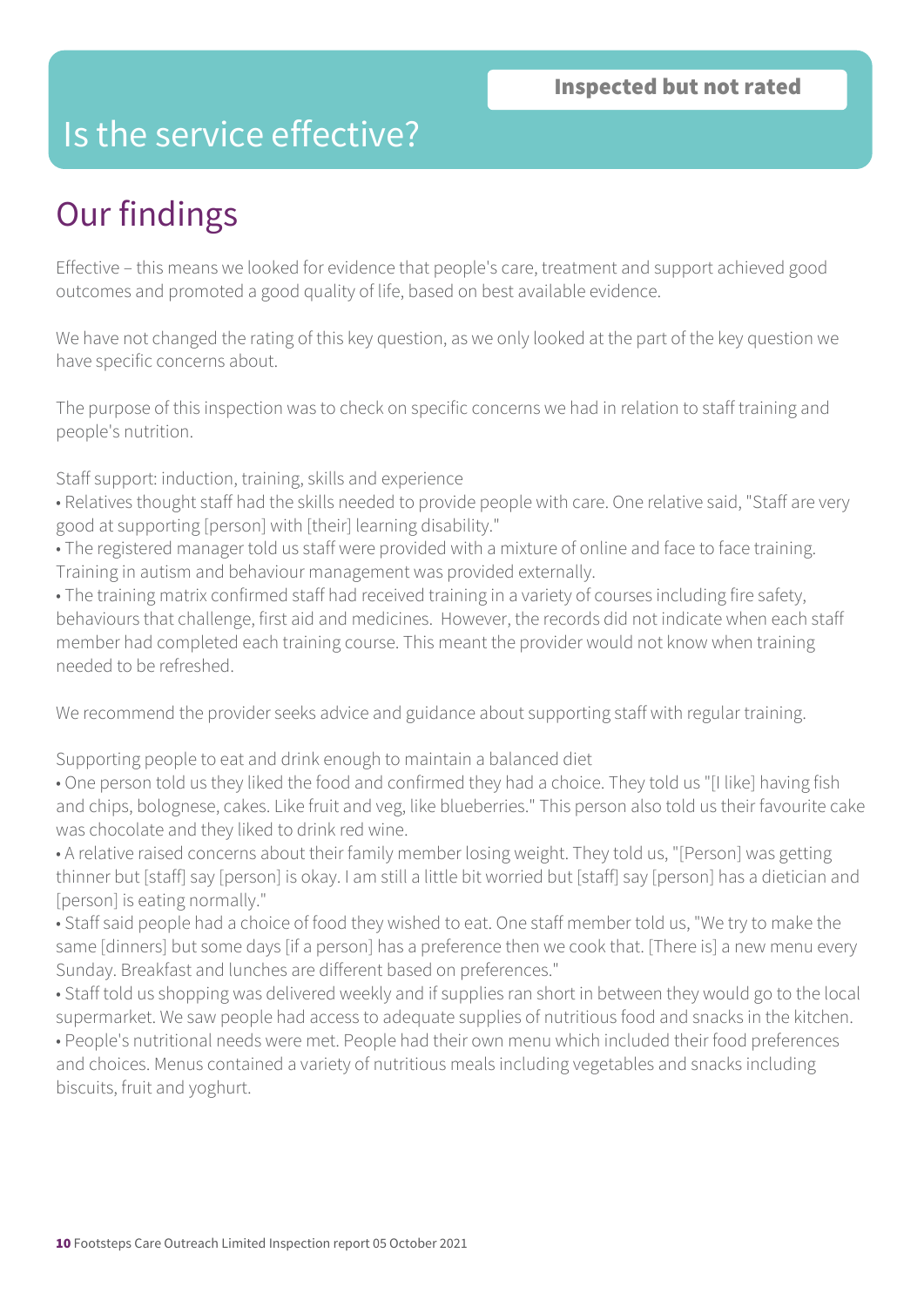### Is the service caring?

## Our findings

Caring – this means we looked for evidence that the service involved people and treated them with compassion, kindness, dignity and respect.

We have not changed the rating of this key question, as we only looked at the part of the key question we have specific concerns about.

The purpose of this inspection was to check on specific concerns we had regarding how staff treated and supported people.

Ensuring people are well treated and supported; respecting equality and diversity

- Relatives spoke positively about the staff. One relative said, "Staff are always kind and respectful to us both. Always helpful when I arrive." Another relative said, "Staff are kind and caring, yes they are."
- Staff were knowledgeable about the people they supported and explained how they got to know them. One staff member said, "[We have a] communication book with the school we both fill out. We try to learn from each other [and our] own experiences what we see from [person]."
- People were supported by caring staff who they felt comfortable with.

• We observed caring interactions between staff and people using the service. For example, we saw one staff member engaging a person in a movement to music activity. The person was singing, laughing and smiling during the activity showing they were enjoying it.

Supporting people to express their views and be involved in making decisions about their care • People were supported to express their views. One person confirmed staff were good and gave them choices. We observed people were given choices.

• Relatives told us the scheme manager kept them updated about their relative. Comments included, "The [scheme manager] calls me to tell me what's going on and what's happening. I would call if I was not happy but I haven't had to" and "[Scheme manager] calls us to tell us what's going on."

• The registered manager explained how people and their relatives were involved in decision-making about care from the time of admission to the service. They said, "Families are very involved in support and care."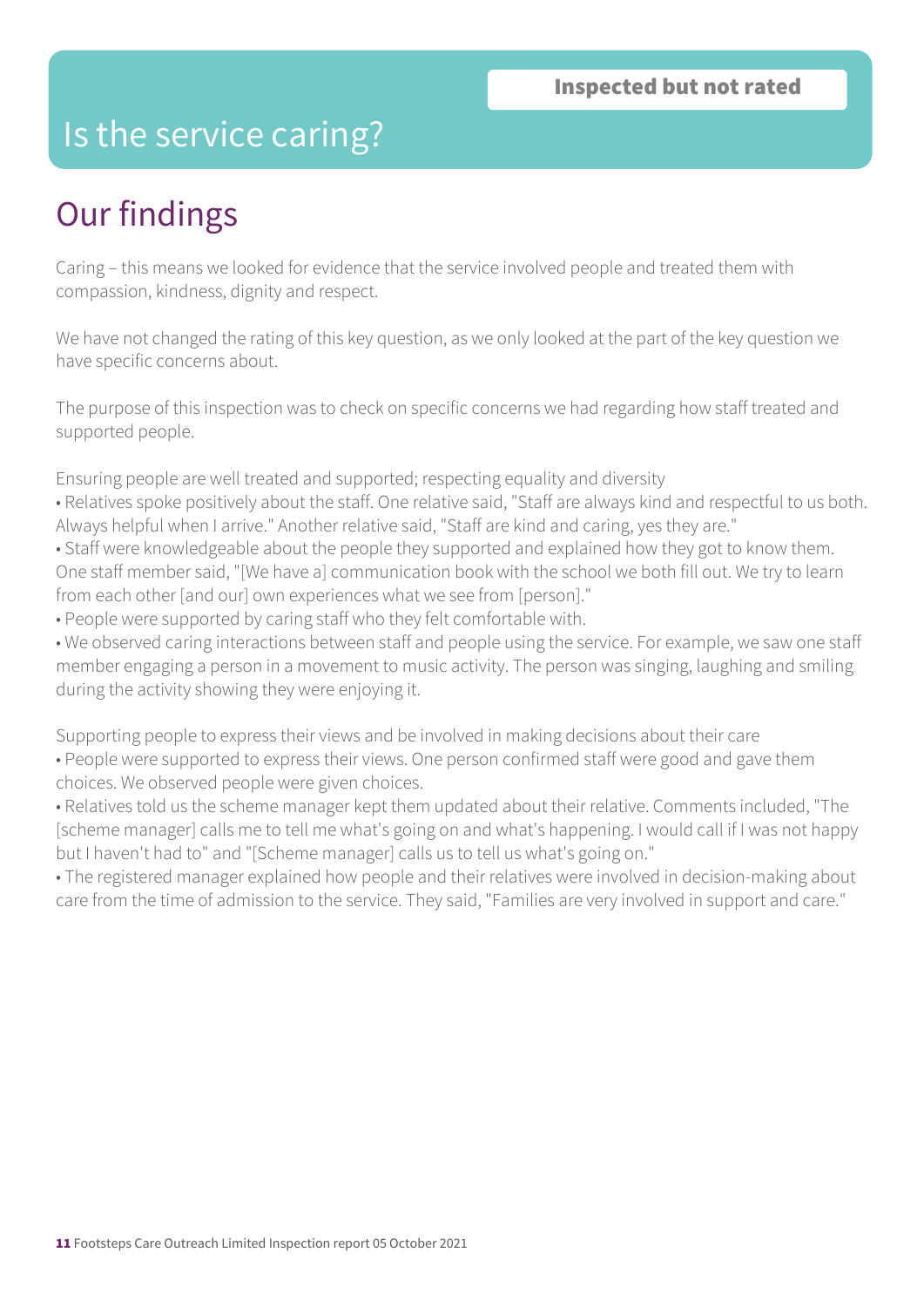### Is the service responsive?

# Our findings

Responsive – this means we looked for evidence that the service met people's needs.

We have not changed the rating of this key question, as we only looked at the part of the key question we have specific concerns about.

The purpose of this inspection was to check on specific concerns we had in relation to communication and activities.

#### Meeting people's communication needs

Since 2016 onwards all organisations that provide publicly funded adult social care are legally required to follow the Accessible Information Standard (AIS). The standard was introduced to make sure people are given information in a way they can understand. The standard applies to all people with a disability, impairment or sensory loss and in some circumstances to their carers.

• Relatives told us people's communication needs were met. One relative said, "Staff have been helping [person] with speech and it is improving. [Person] does sign and most of the staff also use signing with [them]. [Person's] communication is a little better."

• Staff explained the different methods of communication they used with people. One staff member described how they would show a person a few items so they could choose what they wanted and how they used facial expressions and gestures which the person understood.

• People had a section in their care plan about their preferred way to communicate. This included how the person communicated if they were in pain or if there was something they wanted. This meant people's communication needs could be met.

Supporting people to develop and maintain relationships to avoid social isolation; support to follow interests and to take part in activities that are socially and culturally relevant to them

• People were able to take part in activities that interested them. One person told us about the activities they enjoyed doing. They said, "[I] went for a walk yesterday. Saw a cat, a black cat [and] stroked it. Like to stroke dogs when out."

• A relative told us, "[Person] never used to like going out, [they] stayed in [their] room but now is joining the others in the lounge to watch TV. [Care staff] have taken [person] food and clothes shopping. I really don't know how they have got [person] to go out. I used to worry but not now."

• People had an activity plan which showed what activities they engaged in. Activities included, swimming, trampolining, cooking, visiting the library, local shop or café, yoga, arts and crafts, day centre and family visits.

• The above meant people's social needs were met and their mental well-being was supported.